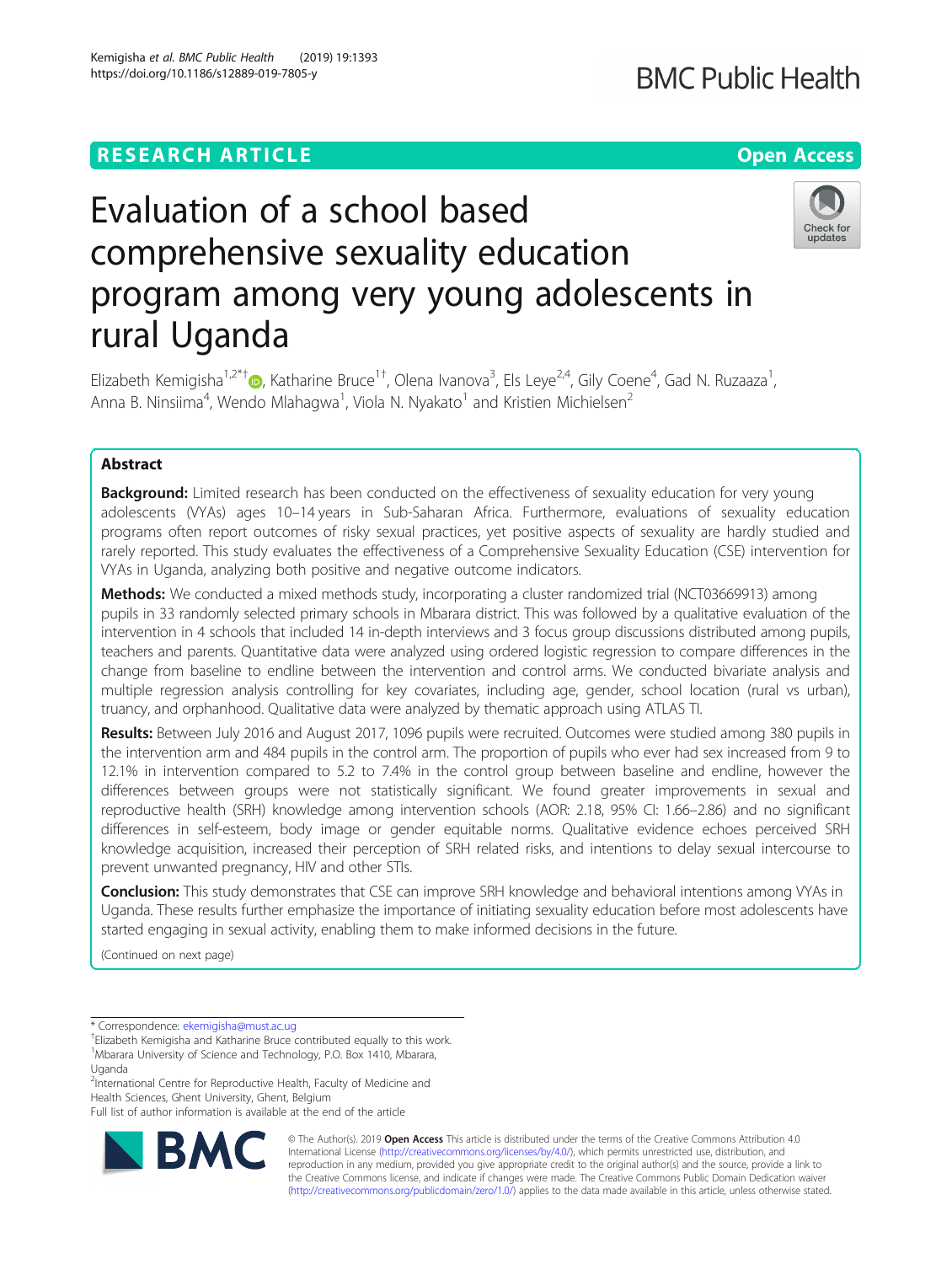### (Continued from previous page)

Trial registration: [NCT03669913](https://clinicaltrials.gov/ct2/show/NCT03669913), registered retrospectively on September 13th, 2018.

Keywords: Comprehensive sexuality education, Sexual and reproductive health, Evaluation, Very young adolescents, Uganda

# Background

Sub-Saharan Africa (SSA) has a largely youthful population whereby in 15 countries, more than half of the population is below 18 years [\[1](#page-9-0)]. Adolescents between 10 to 19 years make up at least 23% of the population in SSA and these face the highest burden of Sexual and Reproductive Health (SRH) risks [[2](#page-9-0)–[4](#page-9-0)]. It is estimated that in 2016, 777, 000 births occurred among young adolescents ages 10 to 14 in developing countries, 58% of which were in Africa [[5\]](#page-9-0). In Uganda, over a third of the population are adolescents [\[6](#page-9-0)], most of whom face great challenges related to their sexual health and wellbeing. According to Uganda's 2016 Demographic and Health Survey (UDHS), 25% of girls begin child-bearing by the age of 19 years [\[6\]](#page-9-0). Adolescent pregnancy is associated with immediate health risks, including pre-term delivery, operative delivery, eclampsia and poor infant survival, as well as the long-term risks of dropping out of school and the financial burden of childbearing [[7,](#page-9-0) [8](#page-9-0)]. Furthermore, the HIV prevalence in Uganda remains high. About 1.2 million adults and 95,000 children below 15 years are living with HIV/AIDS, with a prevalence of 6.2 and 0.5% respectively [[9](#page-9-0)]. Many Ugandan adolescents lack the knowledge necessary to make informed decisions about their SRH. The 2016 DHS found that only 46% of females and 45% of males aged 15–24 had comprehensive knowledge about HIV prevention [[6](#page-9-0)]. These SRH issues demonstrate a complex intersection of limited resources, lacking SRH knowledge, and prohibitive cultural norms, all of which influence SRH behaviors [\[10,](#page-9-0) [11](#page-9-0)].

Most research and country-level data in Uganda focuses on older adolescents, aged 15 and above, while very young adolescents are often neglected in this field. Interventions usually focus on older adolescents who may already be sexually active, yet interventions that focus on younger adolescents who have not experienced sexual debut may be more effective in preparing these adolescents to make informed preventive choices. Comprehensive Sexuality Education (CSE) could be an effective and feasible approach to improve adolescent SRH knowledge and outcomes. UNESCO defines CSE as "an age-appropriate, culturally relevant approach to teaching about sexuality and relationships by providing scientifically accurate, realistic, non-judgmental information" [\[12](#page-9-0)]. A meta-analysis of 33 school-based CSE programs implemented in low and middle income countries showed that CSE can increase sexual health knowledge and safer sexual practices such as delayed sexual debut, increased condom use and a reduced

number of sexual partners [\[13](#page-9-0)]. However, few such studies have been published on the Ugandan context. In the two school-based CSE evaluation studies found in Uganda, effectiveness was limited, due to challenges in implementation, lack of fidelity to the program, and poorly defined outcome indicators [\[14](#page-9-0)–[16](#page-10-0)]. The majority of existing studies, in Uganda and elsewhere, focus on older adolescents, and there is a need for further research among young adolescents where such programs could be more effective [\[17\]](#page-10-0). Furthermore, most studies only evaluate risky or negative behaviors and attitudes. Few measure positive behavioral components related to CSE interventions such as life skills, self-esteem and gender equitable norms [\[18\]](#page-10-0).

This paper evaluates the effectiveness of a comprehensive SRH intervention implemented in 33 primary schools for very young adolescents (VYAs) in South Western Uganda. The evaluation explored changes in knowledge and behavior, in addition to more novel measures of positive attributes of sexual health including self-esteem, body image, and gender equitable norms.

# Methods

# The intervention

The intervention was based on behavioral theories including the Theory of Planned Behavior and the Social Ecological Model to promote changes in knowledge, attitudes and practices related to sexual health [\[19,](#page-10-0) [20](#page-10-0)]. The intervention was developed following extensive document review of international guidance on sexuality education [[12](#page-9-0)], standards for sexuality education in Europe [[21](#page-10-0)] and curriculum for primary schools in Uganda for primary level 4–7 (between an average age of 9 to 12 years) [[22](#page-10-0)]. The lessons employed diverse classroom activities including role playing, group discussions, dissecting case studies, individual written activities and traditional lectures. A Community Advisory Board (CAB) consisting of educational, religious and cultural leaders in Mbarara helped to provide insight into the cultural and religious appropriateness of all content delivered. There were 8 CAB members in total. The CAB met with the research team a total of 4 times (prior to the baseline survey, prior to the start of the intervention, during the course of the intervention and at the dissemination of findings). The CAB was instrumental in guiding the implementation process and recommending changes in the evaluation questionnaire and lesson content to ensure cultural appropriateness.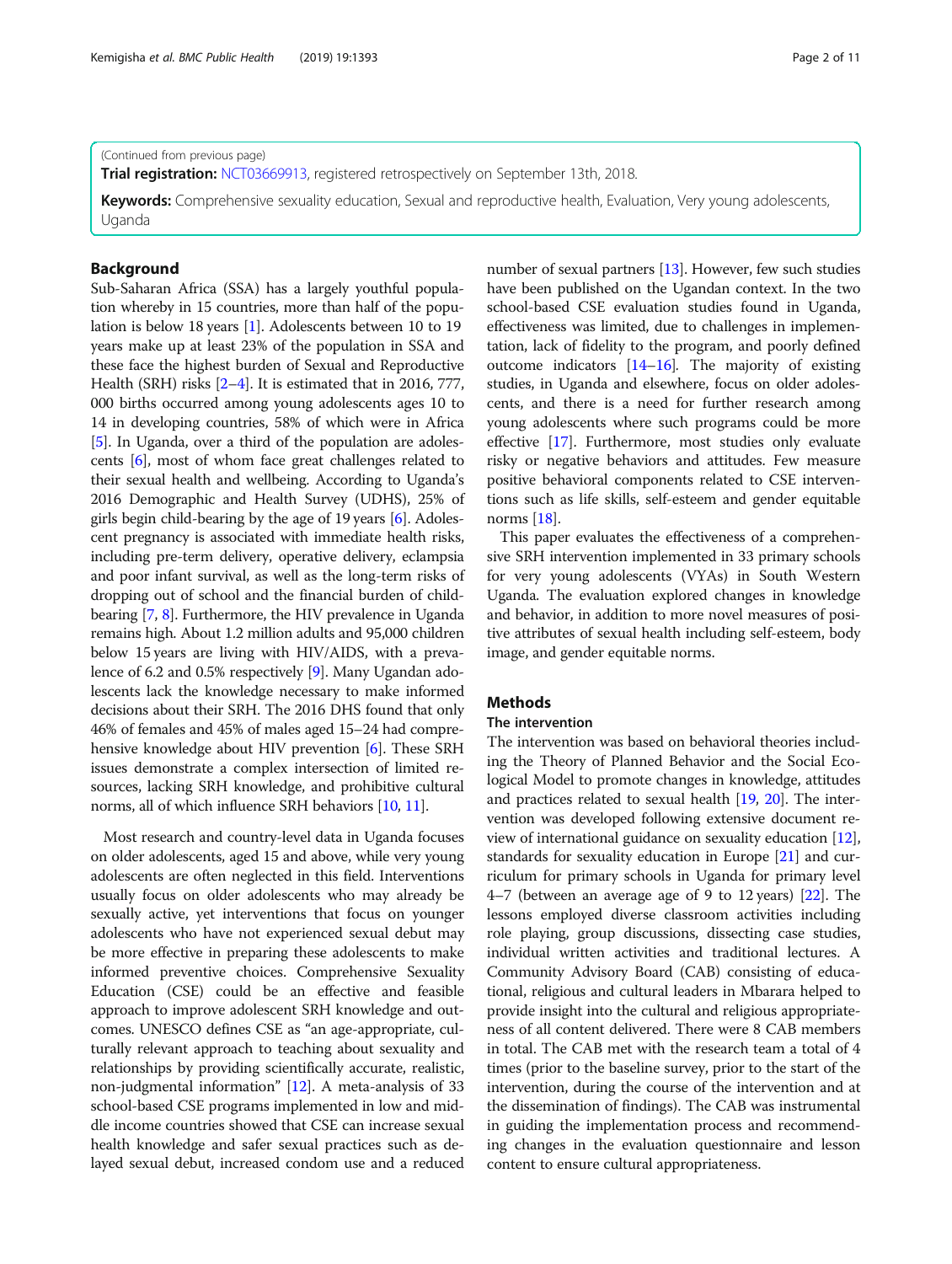Eleven lessons were delivered that consisted of the following topics: puberty, relationships and emotions, decision making, self-esteem skills, reporting of physical and sexual violence, knowing one's rights, sexually transmitted infections, HIV/AIDS and stigma, prevention of pregnancy, sexuality and gender, and sexuality and media influence. Volunteer undergraduate university students were trained in facilitation skills for each lesson prior to its delivery in schools. There were a total of 22 educators at the beginning of the intervention of which 13 were female and 9 were male. During the intervention, five educators graduated from university and were replaced with other university students. Each of the eleven lessons was delivered within 1–2 h in each of the schools to the combined upper classes of primary five, six and/or seven. However, sometimes two lessons were combined and delivered in one session. A total of 8 visits were made on a monthly basis to each of the 15 intervention schools to deliver the lessons. The delivery of these lessons was monitored by observers including teachers at each school and lecturers and post graduate students from Mbarara University. Throughout the implementation, key aspects of CSE were encouraged and monitored, including age appropriateness, gender sensitive content and nonjudgmental information delivery. Delivery of the intervention occurred between August 2016 and April 2017.

# Evaluation of the intervention Study design

We conducted a mixed methods study to evaluate the effectiveness of this intervention, employing a cluster randomized trial (NCT03669913) as well as postintervention qualitative interviews and focus group discussions among study participants in the intervention arm. The study assessed changes in sexual health knowledge, sexual behavior, body image, self-esteem and gender equitable norms over a period of 1 year. The study adhered to CONSORT guidelines for reporting of clinical trials [[23](#page-10-0)].

# Quantitative methods

# Sample size

The cluster randomized trial involved 15 intervention schools and 18 control schools. These were mainly publically funded schools ( $n = 31$ ) with a few private schools  $(n = 2)$  which is representative of the local context. Sample size estimation was based on simulations in R software. We hypothesized a 10% greater increase in scores for main outcomes between baseline and end-line assessments in the intervention arm compared to the control arm. Taking into account the intra-class correlation calculated from the pilot test among 105 pupils, it was determined that a minimum sample size of 846 would be needed to measure a difference of 10% between groups (reference 50%) with a power of 90%. With an estimated drop-out rate of approximately 20% between baseline and endline assessments, which were 1 year apart, the minimum sample size at baseline was determined to be 1100 pupils in 33 clusters. Within each school, an average of 34 pupils were included in our initial sample.

# Selection of participating schools and individual study participants

The study was conducted within primary level schools in Mbarara district, found in South Western Uganda. A list of 248 primary schools located in both rural and urban regions was available from district records. We eliminated schools that had no upper classes (primary 5 to 7), and schools that offer unique services, including schools for children with hearing and visual impairments. The names of the rest of the schools were entered into an Excel spreadsheet and a formula was developed to randomly select the required 33 schools for the study. Then an independent statistician randomly assigned each of the 33 schools to the treatment or control arm, using a new Excel formula. Research assistants (RAs) selected the final sample of pupils per school from class registration lists using systematic sampling methods and substituting pupils who were absent on the interview day.

# Study procedures

To assess the effectiveness of the intervention, we developed a questionnaire (ref: Additional file [1,](#page-9-0) supplementary material) which was piloted among 105 adolescents. The questionnaire was developed in English and administered in English and in the local language (Runyankole). RAs interviewed students and recorded their responses on paper surveys, which were later entered into a computer database. All RAs were fluent in both languages and administered questionnaires based on each adolescent's language preference. Additionally, student's names were not included on the paper survey on which RAs recorded their responses. Instead, we used unique identification numbers in an effort to maintain privacy.

Pupils were interviewed at baseline before the start of the intervention in June and July 2016. After the ninemonth intervention was completed, pupils were interviewed again in June and July 2017. Efforts were made to trace pupils who were not available at the day of the interview but could be located within 1 month.

# Outcome measures

# Sexual and reproductive health knowledge

SRH knowledge was measured based on knowledge of puberty, HIV/STIs and pregnancy prevention. The students were asked questions based on the planned intervention material and were expected to come up with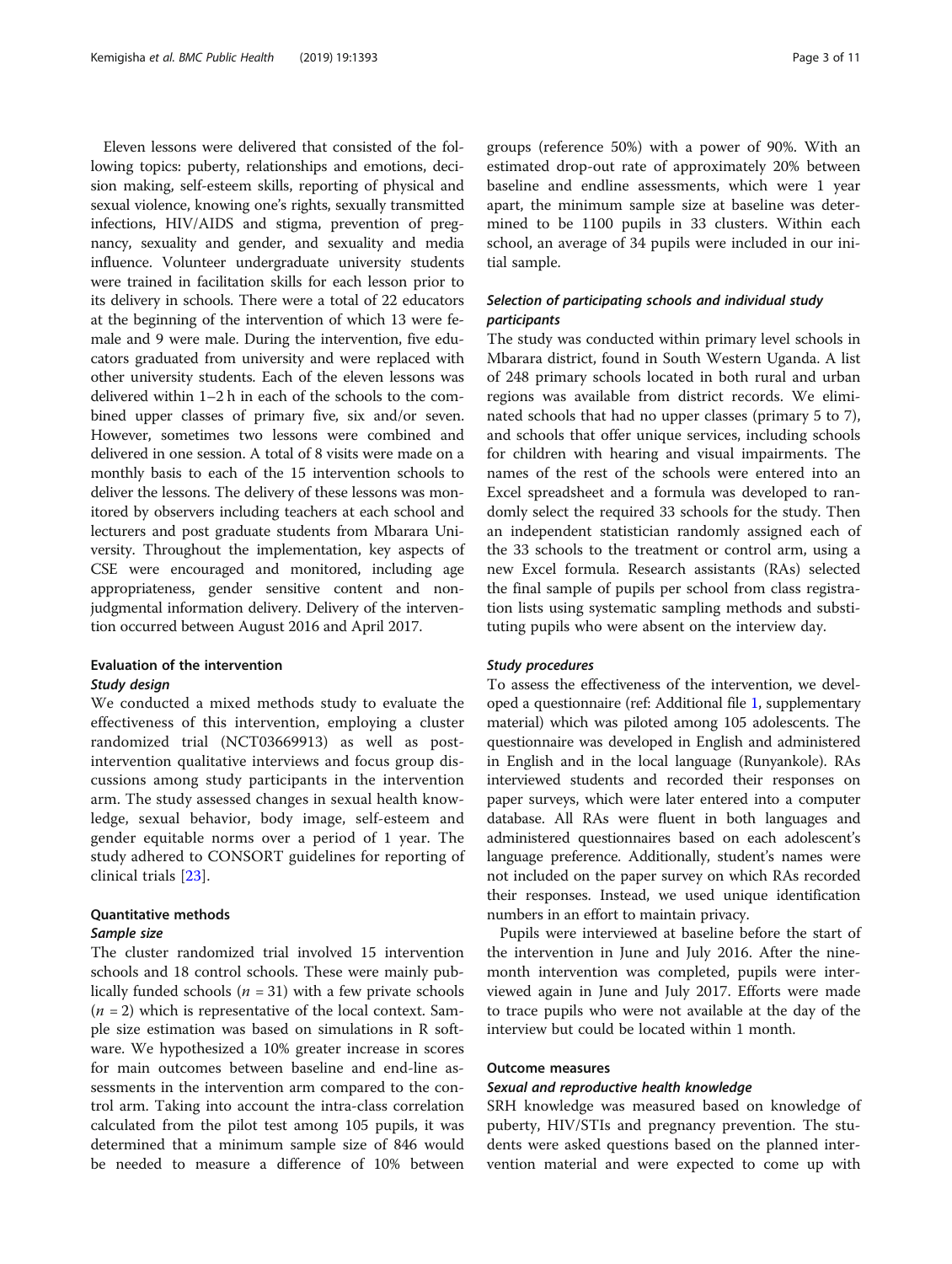correct answers (as opposed receiving multiple choice questions). This included knowledge on how HIV/AIDS can be acquired, such mother to child transmission, unsterilized instruments or unprotected sex (score 0–4), types of common Sexually Transmitted Infections, such as chlamydia, HIV, gonorrhea and syphilis (score 0–4), knowledge of physical changes during puberty in boys, such as growth of beards, enlargement of genitalia, and acne (score 0–6) and in girls, such as enlargement of breasts, pubic hair and enlargement of hips (score 0–7), and knowledge about ways to prevent pregnancy, such as abstinence and other contraceptive methods (score 0–4). We adapted some of these questions on STI/HIV/Contraception awareness from the WHO illustrative questionnaire for interviews with young people [[24](#page-10-0)]. Due to the age group in question, we also added relevant questions on pubertal changes occurring in boys and girls.

# Sexual wellbeing and attitudes

Self-esteem scores were estimated using 7 of 10 items of the Rosenberg (1965) self-esteem scale [[25\]](#page-10-0). Body image scores were estimated using 5 of the 6 items of the Body Image States Scale (BISS-6) [\[26\]](#page-10-0). Gender equitable norms scores were estimated using 11 items. Six of these items were adapted from the Attitudes towards Women Scale for Adolescents (AWSA) [\[27](#page-10-0)] and 5 items were developed to suit the respondents' age and the Ugandan context. We have described these scales in detail in a previous publication [\[28\]](#page-10-0).

# Sexual behavior

Sexual behavior was defined as experience with consensual heterosexual intercourse. Given the political climate around adolescent sexuality and homosexuality in Uganda, we were unable to ask VYAs about their sexuality beyond heterosexual intercourse. Owing to the fact that we were dealing with very young adolescents, interviewers selectively asked questions about sexual activity to only participants who reported that they had been to a private place with a peer of the opposite sex. RAs defined heterosexual sex for pupils as "a boy inserting a penis into the vagina." Sexual behavior was then classified using a binary yes/no question regarding engagement in sexual activity prior to the study or within the intervention year. Sexual behavior included early sexual onset as well as risky sexual practice (sex without a condom). Given the young age of our study population, those who were already engaging in sex reflected early sexual onset, which we also considered risky sexual behavior.

# Other variables

We assessed relevant pupil characteristics including age, gender, socio-economic status, orphanhood status and truancy. A socio-economic score was developed based on household water source, distance from water source, household possessions and pupil possessions including shoes and pairs of school uniforms, as we described previously [[28\]](#page-10-0). We also assessed truancy, which was defined as missing school for any reason other than illness. We selected individual and interpersonal variables that could affect the key outcomes among very young adolescents.

# Quantitative data analysis

Statistical analyses were conducted using Stata® (College Station, Texas, USA). Baseline characteristics at the cluster (school) and individual levels were summarized using group totals and proportions. All outcome variables were analyzed as ordinal categorical variables, with the exception of sexual behavior which was analyzed as a binary variable. Where there were outliers, we grouped the extreme ends of the scales to address skewed data. Specifically, the sexual health knowledge scale was collapsed from 22 categories into 20, gender equitable norms from 30 categories into 24, self-esteem from 18 categories into 14, and body image from 18 categories into 14. Cronbach alpha scores for individual scales ranged from 0.61 to 0.68 at baseline, and from 0.61 to 0.76 at endline. An interaction variable was created using the round variable (baseline vs endline) and study arm variable (intervention vs control). We then used an ordered logistic regression to compare differences in the change from baseline to endline between the intervention and control arms, also known as the "difference in differences" method [[22\]](#page-10-0). We conducted both a univariate analysis and a multiple regression analysis controlling for key covariates, including age, gender, school location (rural vs urban), truancy, and orphanhood. We conducted a second multivariate analysis splitting the groups by gender, to assess whether there was a difference in the treatment effect between boys and girls.

#### Qualitative methods

The qualitative interviews were conducted in a broader context of the study as part of a process evaluation of the CSE intervention  $[29]$ . Table [1](#page-4-0) is a summary of participant characteristics. Fourteen In-Depth Interviews (IDIs) using an open-ended interview guide were conducted with 4 pupils, 8 teachers and 2 parents. The participants were selected purposively. The pupils and teachers were stratified into two sub-categories; that is the rural and urban schools. The IDI guides comprised open-ended questions which elicited responses related to experiences with CSE, SRH knowledge, SRH behavior and sexual well-being of young adolescents. The interviews were conducted in English for pupils and teachers and Runyankole for parents.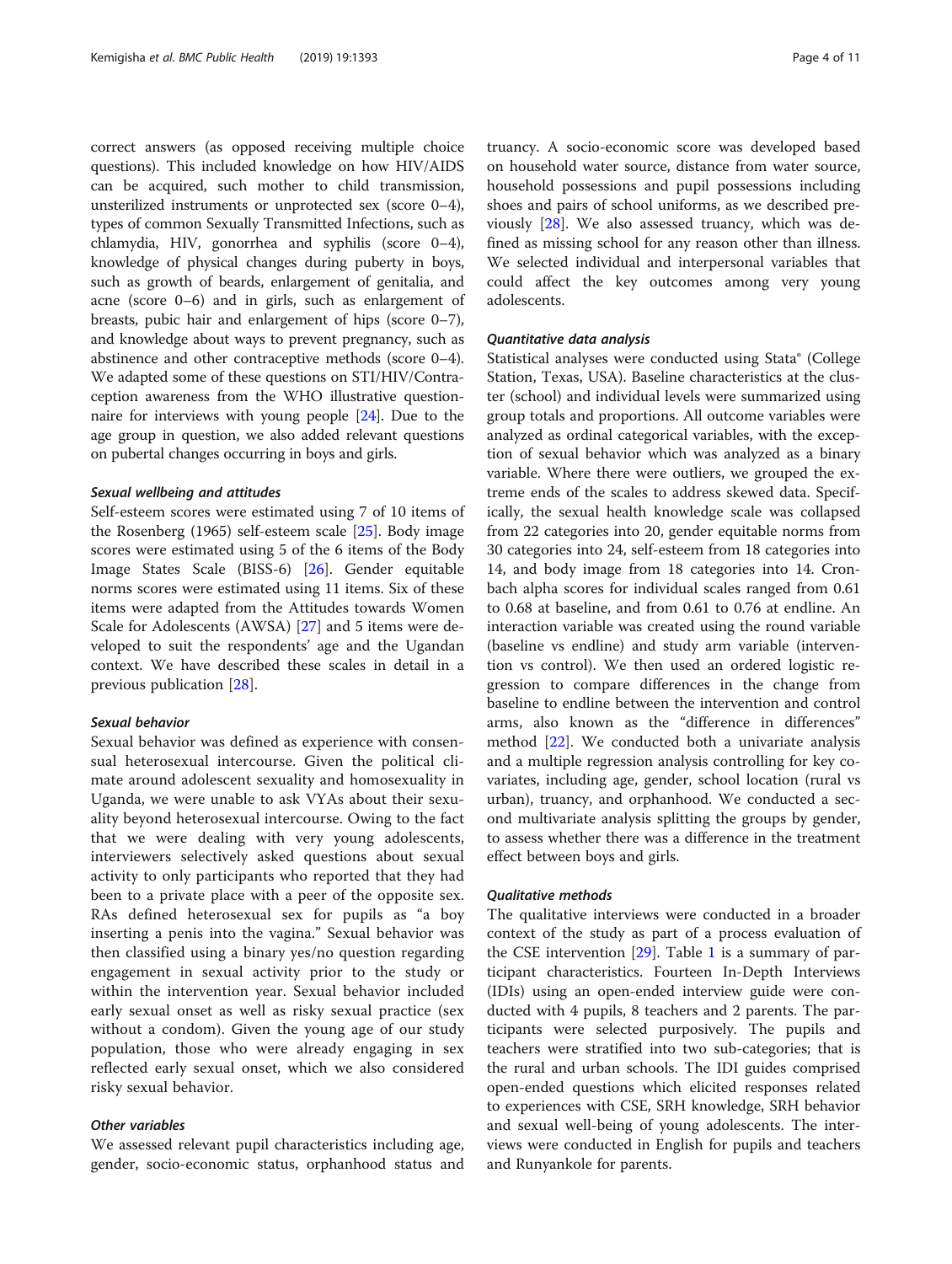<span id="page-4-0"></span>We conducted three focus group discussions (FGDs); one with parents and two with pupils comprising 8–12 participants selected purposively. The pupils were identified from within the schools where the CSE intervention was conducted and the schools were stratified into rural and urban settings. The FGDs were conducted in English for the pupils and Runyankole for the parents. The FGDs were conducted to help to establish overall experiences, opinions and attitudes towards the CSE intervention. The FGD guide and IDI guides were pretested to check for accuracy and consistency and to improve validity before the actual data collection began. The IDI and FGD consent forms were translated from English to Runyankole for FGD participants who could not comprehend the English language. Trained research assistants were recruited to conduct the data collection.

### Qualitative data analysis

The IDIs and FGDs were audio-recorded. The recordings were transcribed verbatim and reviewed in comparison to field notes. Thematic analysis was used for qualitative data analysis. A code list was generated based on the objectives of the study and the outcome variables of the quantitative survey. Coding and analysis were done using Atlas.ti software, where segments from the data were copied and assigned to the generated codes. Texts were coded and clustered along emergent themes in the data and these were later organized according participant's experiences of the CSE intervention. The qualitative data were presented in narrative form.

# Ethical considerations

The study was conducted in accordance with the principles defined by the World Health Assembly of 1975 with regard to the ethics principles of research involving

Table 1 Characteristics of the qualitative study sample

| Study sample        | Characteristics | Number of participants |
|---------------------|-----------------|------------------------|
| IDIS                |                 |                        |
| Pupils $(n = 4)$    | Female          | 2                      |
|                     | Male            | $\mathcal{P}$          |
| Teachers( $n = 8$ ) | Male            | 2                      |
|                     | Female          | 6                      |
|                     | Urban School    | 4                      |
|                     | Rural school    | 4                      |
| Parents             | Female          | 1                      |
|                     | Male            | 1                      |
| FGDs                |                 |                        |
| Pupils $(n = 2)$    | Rural school    | 8                      |
|                     | Urban school    | 8                      |
| Parents $(n = 1)$   | Mixed gender    | 12                     |

human subjects. Ethical approval was received from the Mbarara University Research Ethics Committee (REF MUIRC/7), Uganda National Council of Science and Technology (SS 4045), Ghent University Hospital Ethics Board and registered with [clinicaltrials.gov](http://clinicaltrials.gov) (NCT03669913). We obtained written informed consent from the school head teachers and parents/guardians and assent from pupils prior to data collection. Authorization was obtained from the local ethics board to allow teachers to consent as legal guardians for pupils if a parent was not available at the time of the interview, and efforts were made to inform these parents of their child's participation. A psychiatrist was available to offer counselling to adolescents whenever this was required. The involvement of the psychiatrist was part of the ethical obligation to address any emerging adverse events such as psychological distress and this did not in any way interfere with the intervention activities. Furthermore the information collected from counselling sessions was not used in the study.

#### Results

In this section, we will report the main findings from the impact evaluation using three main outcomes: SRH knowledge, SRH behavior, and sexual wellbeing and attitudes. Each outcome measured quantitatively will be supported by the qualitative findings from interviews and FGDs.

# Characteristics of study participants

Pre and post intervention surveys were conducted in June and July of 2016 and 2017 among young adolescents in 33 primary schools in Mbarara district, Uganda. A total of 1096 adolescents (476 in intervention and 620 in control schools) were interviewed at baseline and 864 (380 in intervention and 484 in control schools) were interviewed at endline (Fig. [1\)](#page-5-0). The total attrition rate from baseline to endline was 20.6%. The reasons participants were lost to follow up were changing schools (68.5%), dropping out of school (22.5%), getting married (0.9%) and others (8%). The attrition rate was not significantly different between treatment and control groups. Of the 33 participating schools, those from the rural areas represented 13/15 of schools in the intervention arm and 14/18 in the control. Other characteristics of the schools (clusters) are included in Table [2.](#page-5-0) At endline, participants' ages ranged from 11 to 15 years.

The mean age, gender distribution, and orphanhood status were similar among intervention and control arms. However, there were significant differences in socio-economic level, religion and school location (rural vs urban) between the intervention and control arms at baseline (Table [3](#page-6-0)).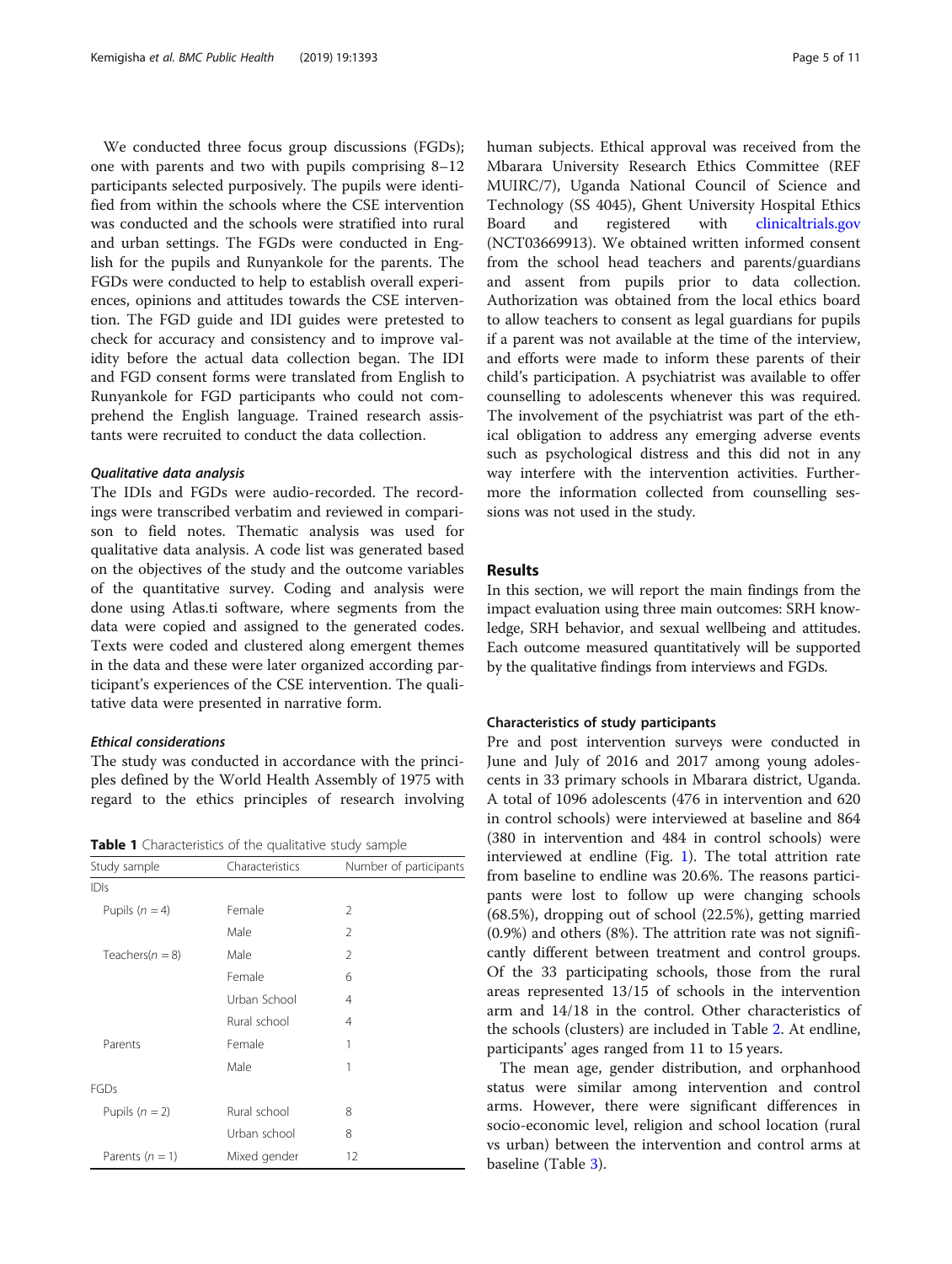Sexual health knowledge The median score for SRH knowledge changed from 8 to 12 in the intervention arm as compared to 8 to 11 in the control arm (Table [4](#page-6-0)). On further analysis, Sexual Health Knowledge scores improved significantly more among the treatment group compared to the control group. At a bivariate level, the treatment group had 2.14  $(p < 0.001)$  times the odds of having greater score improvements than the control group. At multivariate analysis when adjusting for relevant covariates, the treatment group was  $2.17$  ( $p < 0.001$ ) times as likely to have greater improvements in SRH knowledge scores (Table [5\)](#page-7-0). When stratifying by gender, we found that the treatment effect was significant in both boys and girls.

# Sexual wellbeing and attitudes

The median scores for gender equitable norms, body image and self-esteem did not differ between intervention and control groups at baseline or at endline (Table [4](#page-6-0)). We did not find any statistically significant differences in changes of gender equitable norms, body image, or selfesteem scores between the intervention and control

|  |  |  |  | Table 2 Description of participating schools (clusters) |  |  |
|--|--|--|--|---------------------------------------------------------|--|--|
|--|--|--|--|---------------------------------------------------------|--|--|

| School characteristics      | Intervention<br>$n = 15$ | Control<br>$n = 18$ |
|-----------------------------|--------------------------|---------------------|
| School location             |                          |                     |
| Rural                       | 13                       | 14                  |
| Urban                       | $\mathfrak{D}$           | $\overline{4}$      |
| School care                 |                          |                     |
| Day school                  | 14                       | 12                  |
| Day and boarding            | 1                        | 6                   |
| School sponsor              |                          |                     |
| Government                  | 15                       | 16                  |
| Private                     | $\Omega$                 | $\overline{2}$      |
| School religious background |                          |                     |
| Anglican                    | 11                       | 7                   |
| Catholic                    | 3                        | 8                   |
| Moslem                      | 1                        | $\mathfrak{D}$      |
| Pentecostal                 | $\Omega$                 | 1                   |

<span id="page-5-0"></span>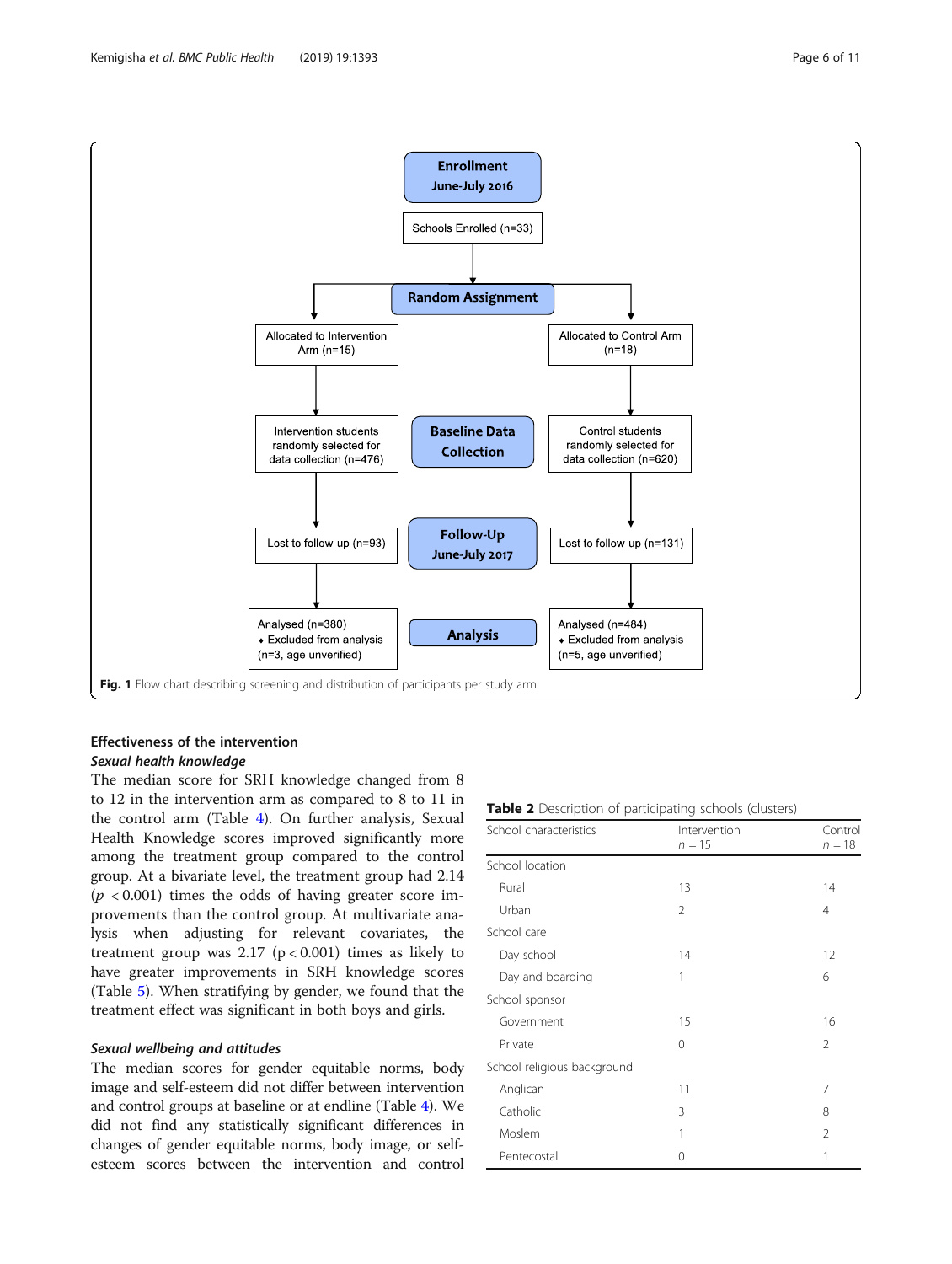| Characteristics                   | Baseline    |              |              |  |  |  |
|-----------------------------------|-------------|--------------|--------------|--|--|--|
|                                   | Total n (%) | Intervention | control      |  |  |  |
| Age (mean, SD)                    | 12.1(1.13)  | 12.2(1.03)   | 12.1 (1.20)  |  |  |  |
|                                   | Gender      |              |              |  |  |  |
|                                   |             |              |              |  |  |  |
| Male                              | 357 (41.3)  | 147 (38.7)   | 210 (43.4)   |  |  |  |
| Female                            | 507 (58.7)  | 233(61.3)    | 274 (56.6)   |  |  |  |
| Socio-economic level <sup>a</sup> |             |              |              |  |  |  |
| Low                               | 272 (31.8)  | 116 (30.8)   | 156 (32.6)   |  |  |  |
| Medium                            | 394 (46.0)  | 194 (51.4)   | 200 (41.8)   |  |  |  |
| High                              | 190 (22.2)  | 67 (17.8)    | 123 (25.6)*  |  |  |  |
| Parent alive/not                  |             |              |              |  |  |  |
| One/both dead                     | 147 (17.0)  | 72 (19.0)    | 75 (15.5)    |  |  |  |
| Both alive                        | 717 (83.0)  | 308 (81.0)   | 409 (84.5)   |  |  |  |
| Education level                   |             |              |              |  |  |  |
| Primary 5                         | 438 (50.7)  | 198 (52.1)   | 240 (49.6)   |  |  |  |
| Primary 6                         | 426 (49.3)  | 182 (47.9)   | 244 (50.4)   |  |  |  |
| School location                   |             |              |              |  |  |  |
| Rural                             | 719 (83.2)  | 337 (88.7)   | 382 (78.9)** |  |  |  |
| Urban                             | 145 (16.8)  | 43 (11.3)    | 102(21.1)    |  |  |  |

<span id="page-6-0"></span>Table 3 Baseline social and demographic characteristics for the intervention and control groups

<sup>a</sup>Socio-economic status assessed as a sum of the score for best water source, housing possessions and pupil possessions such as shoes or school uniform pairs with a possible score range of 1–25, median of 8.1. Scores were categorized as "Low" if scores were 1–5,"medium" if scores were 6–10, and "high" if scores were 11 or higher

 $*P = 0.01$   $*P = 0.001$ 

groups (Table [5\)](#page-7-0). This was the case in both the bivariate and multivariate analyses as well as among both genders.

### Sexual behavior

In the intervention group, 34 (9%) pupils at baseline and 46 (12%) at endline reported that they had ever had sex. In the control group, 25 (5%) pupils at baseline and 36 (7%) at endline reported that they had ever had sex

(Table 4). We did not find any statistically significant differences between the intervention and control groups in terms of changes in sexual behavior. This was the case in both the bivariate and multivariate analyses, as well as among both genders.

# Findings from the qualitative analysis

The qualitative findings reveal that study participants recalled many of the CSE topics they had been exposed to during the intervention. Participants reported that they benefited from the topics related to puberty and what they could expect during that life stage. While some pupils reported prior knowledge of some of these topics in their regular classroom hours, they reported that they had gained new information from the CSE session that changed their beliefs and attitudes around puberty and pregnancy. Some examples include:

"…I didn't know that at 12 years a boy can make a girl pregnant." (Student, FGD, rural school)

"I learnt that even before menstruation you can get pregnant. It was new to me." (Student, FGD, rural school)

"There is when you would get wet dream and you refuse to go to school but now I know it's normal." (Student, IDI, rural school)

The participants reported that the CSE lessons helped them understand body changes and maintenance of personal hygiene, and that they felt more comfortable handling these changes during puberty. They were now able to relate with the opposite sex more comfortably; they became more receptive of CSE information without feeling tense or embarrassed and reported being able have open discussions about these pubertal changes:

|  |  |  |  | Table 4 Comparison of sexual health outcomes among young adolescents (unadjusted) |  |  |
|--|--|--|--|-----------------------------------------------------------------------------------|--|--|
|--|--|--|--|-----------------------------------------------------------------------------------|--|--|

|                                                      | Intervention    |                | Control   |           |
|------------------------------------------------------|-----------------|----------------|-----------|-----------|
|                                                      | <b>Baseline</b> | <b>Endline</b> | Baseline  | Endline   |
| Sexual Health Knowledge <sup>a</sup> , Median (Mean) | 8(8.1)          | 12(12.4)       | 8(8.4)    | 11(11.1)  |
| Gender equitable norm <sup>b</sup> Median (Mean)     | 29 (28.2)       | 29 (28.8)      | 28 (28.1) | 28 (28.3) |
| Self-esteem score <sup>c</sup> Median (Mean)         | 24 (23.9)       | 24 (23.8)      | 24(23.6)  | 24 (23.7) |
| Body image score <sup>d</sup> Median (Mean)          | 22(21.1)        | 22(20.9)       | 22(21.0)  | 22(21.2)  |
| Ever had sex, n (%)                                  | 34(9.0)         | 46(12.1)       | 25(5.2)   | 36(7.4)   |

<sup>a</sup>Sexual health knowledge was a summation of knowledge on pubertal changes, knowledge on how HIV is acquired, and contraception, with a maximum possible score of 25 (actual score range 1 to 20)

b<br><sup>b</sup>Gender norms were assessed using items from the Attitudes Towards Women Scale and selected context specific gender attitudes on a 4-point likert scale, with a maximum possible score of 44 for 11 items (actual score range 16 to 39)

c Self esteem was estimated using a modified version of the Rosenberg scale, including 7 out of 10 items in the original scale, with a maximum possible score of 28 (actual score range 15–28)<br><sup>d</sup>Body image score was estimated using a self-reported Body Image State Scale (BISS) with 5 of the original 6 items on a 5-point likert scale with a maximum

possible score of 25 (actual range to 12–25)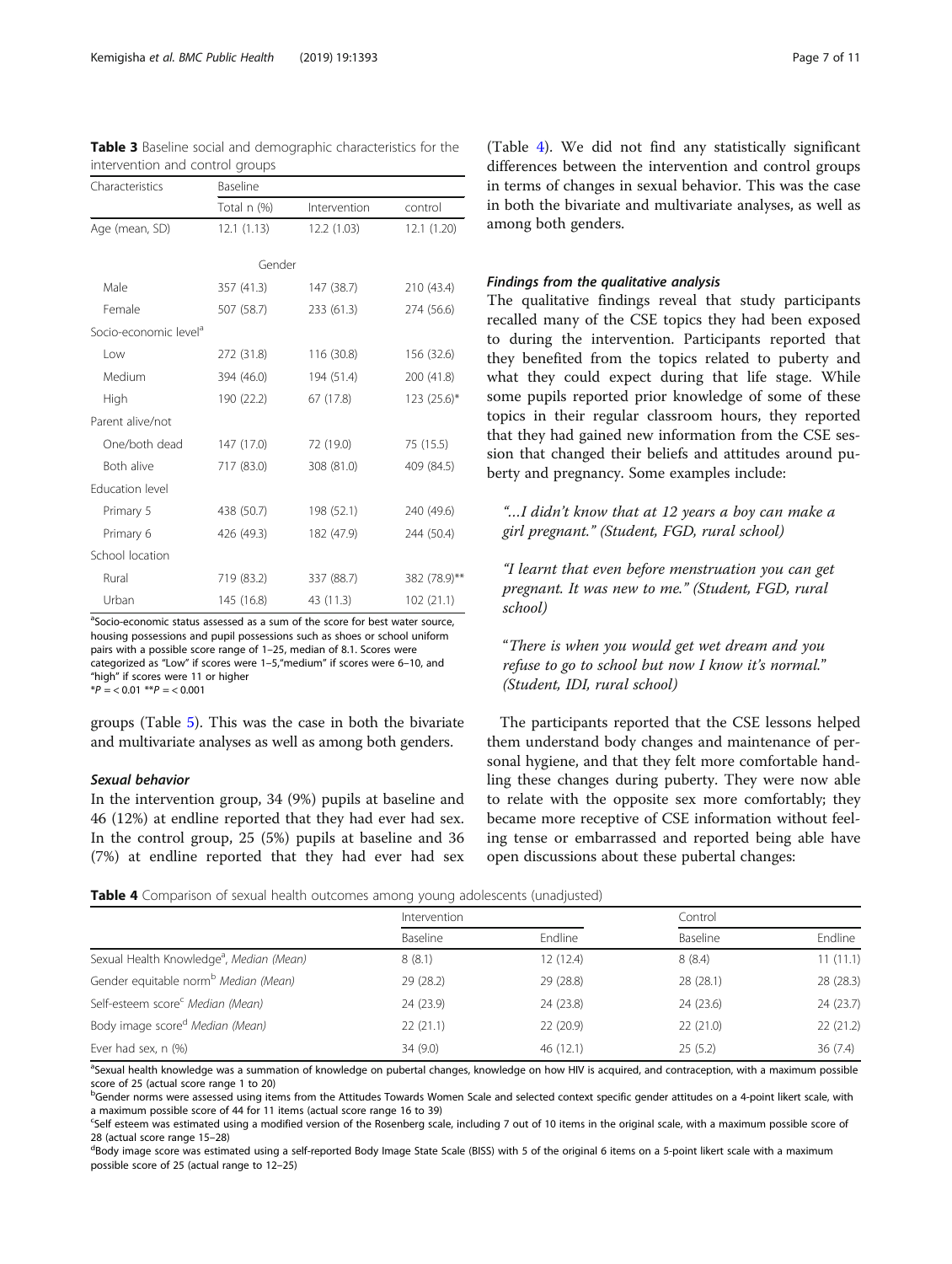<span id="page-7-0"></span>Table 5 Bivariate and multivariate comparison of changes from baseline to endline using ordered logistic regression

| Outcome                      | Bivariate OR (95% CI)  | Multivariate AOR (95% CI) |
|------------------------------|------------------------|---------------------------|
| SRH Knowledge                | $2.14(1.64 - 2.79)$ ** | $2.18(1.66 - 2.86)$ **    |
| Gender Equitable Norms       | $1.12(0.81 - 1.56)$    | $1.14(0.80 - 1.62)$       |
| Self Esteem                  | $0.94(0.65 - 1.35)$    | $0.93(0.64 - 1.33)$       |
| Body Image                   | $0.85(0.56 - 1.29)$    | $0.84(0.54 - 1.31)$       |
| Sexual Activity <sup>a</sup> | $0.76(0.33 - 1.75)$    | $0.76(0.32 - 1.80)$       |

<sup>a</sup>Used logistic regression

 $*^*P = 0.001$ 

"When you haven't reached to some stages, there are things they teach and you take them for granted because you haven't experienced anything….There were things they would say and we become shy and refuse to respond like shaving armpits and private parts. When we reached third term, our teachers also taught them to us and there, we became active and responded because we had heard about them before. Now we cannot hide anything." (Student, IDI, rural school)

"…Previously, like a male teacher discussing menstruation would generate murmurs in the classroom…. but now when you speak those words that were previously thought of as taboo, the children do not even blink; they are informed. "(Teacher, IDI, rural school)

As noted in the quantitative results, there were no significant differences in sexual behaviours between the intervention and control groups, due in part to the fact that in this young age group there were low rates of sexual activity in both the intervention and control arms. However, in IDIs and FDGs, pupils reported that the CSE sessions influenced their intention to delay sexual intercourse until they were older to prevent unwanted pregnancy, HIV and other STIs, and that the sessions had increased their perception of SRH related risks. In their FGD, parents also gave similar narratives of what the pupils had shared with them regarding their experiences during the CSE sessions about the knowledge on SRH risks that they had acquired:

"…she told me that yesterday they studied about pregnancy. I asked her what pregnancy means, 'were they telling you to go and conceive?' So she started telling me that they taught them about the challenges you meet when you get pregnant when you are still a young girl." (Parent, FGD, urban)

The participants also revealed that CSE had a positive effect on some of the socio-cognitive determinants of safe sexual behaviour. Self-esteem and decision making were predominantly reported by the participants. Although participants did not detail lived experiences where they applied self-esteem and decision making, the majority gave positive self-reported statements like the following:

"I enjoyed self-esteem because before I never believed in myself and now I do and I can make my own decisions." (Student, FGD, urban school)

Reports on gender and equitable norms were erratic during the pupil's interviews. Examples of gender equitable statements included: "pregnancy and reproduction were the responsibility of both boys and girls," (Student, FGD, Urban school) suggesting that students came to better understand that boys and girls were both responsible for and affected by unwanted pregnancy. While students made statements suggesting they understood the importance of gender and equity in the context of the CSE lessons, they did not explicitly discuss how the lessons influenced their attitudes around gender.

# **Discussion**

This study aims to evaluate the effectiveness of a Comprehensive Sexuality Education intervention among very young adolescents in primary schools in Uganda. This study is among few studies in Uganda to evaluate a reproductive health intervention among very young adolescents. It contributes to an important but limited body of knowledge regarding SRH programming for very young adolescents. The quantitative results of this study show that pupils in the intervention group were two times more likely than those in the control group to have significantly improved scores in SRH knowledge at the endline. However, there were no significant differences between intervention and control groups in the changes in scores on body image, self-esteem, or gender equitable norms, and there was minimal reporting on changes related to these topics in the qualitative data. Although there were no differences quantitatively in sexual behavior, the qualitative data suggested changes in other behaviors related to SRH, such as behavioral intentions and increased perception of SRH related risks.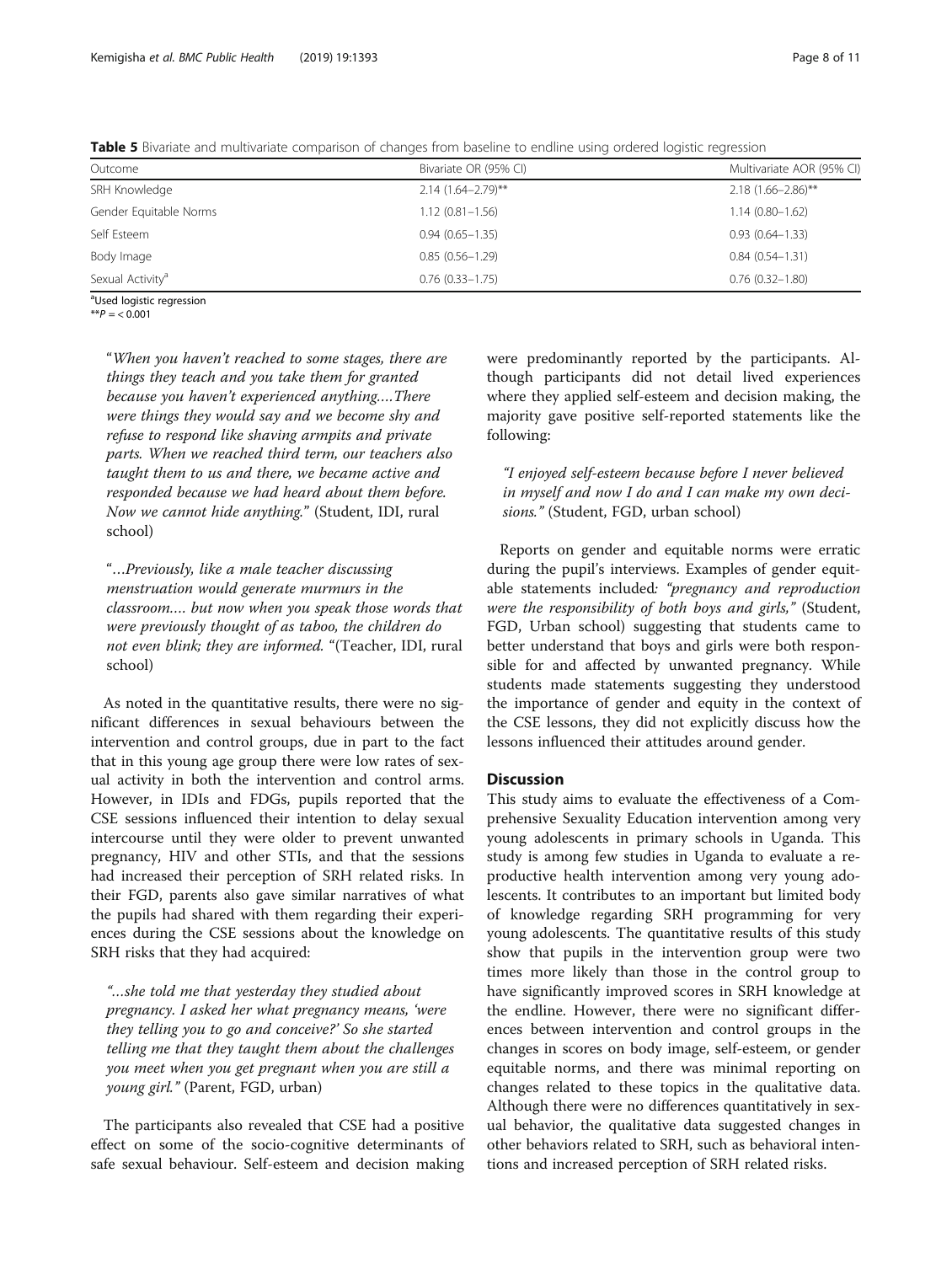The finding that CSE interventions can lead to immediate improvements in SRH knowledge has been similarly reported in several other related interventions [\[13,](#page-9-0) [30](#page-10-0)]. However, almost all of these studies focus on older adolescents. Our study highlights the fact that even very young adolescents have great improvements in knowledge following a CSE intervention. This change is important in this context because Uganda's young people lack comprehensive SRH knowledge, which has been reported in the DHS [[6\]](#page-9-0). Although knowledge does not equate to behavior change, it is a necessary prerequisite. This is important given the young age of these students, who are just beginning to be exposed to SRH risks.

A higher percentage of pupils in the intervention group were sexually active at baseline, which could relate to statistically significant differences in socioeconomic level ( $p < 0.01$ ), urban/rural distribution ( $p < 0.001$ ), or other individual- or school-level factors. Although other studies have found that CSE can reduce risky sexual behaviors [\[13,](#page-9-0) [30](#page-10-0)], our study found no significant differences in sexual behavior between the treatment and control groups. This is likely due in part to the fact that sexual behavior was uncommon among this relatively young group to begin with; only 9.0% of the intervention group and 5.2% of the control group had ever had sex at the beginning of the intervention. Common SRH outcome measures such as sexual initiation, number of sexual partners and condom use that may apply to older adolescents were found less useful when applied to young adolescents in this study who were mostly sexually naïve. Because sexual activity is not very common, it may have been valuable to explore other behaviors related to sexual and reproductive health that are more relevant to this age group. It is important to note that CSE did not lead to more respondents in the intervention group than control group becoming sexually active at the end of the intervention. This finding is important for policy and programming purposes to improve uptake of CSE among decision makers who believe that addressing adolescent sexuality will lead to more young people engaging in sexual activity. The qualitative results highlight age appropriate information regarding benefits of CSE, such as dispelling fears and anxiety in dealing with puberty changes, recognition of SRH risks and how they can be avoided. This study may have benefitted from exploring other sexual behaviors more relevant to this age group, such as precursors to sex, which some similar impact evaluations among this age group have explored [[31\]](#page-10-0). Finally, because pupils were interviewed right after completion of the intervention, long-term behavioral changes might not yet be present and could not be ascertained.

Additionally, while most of these pupils were not sexually active, in focus group discussions and interviews, several pupils discussed behavior intentions. Pupils reported on their intentions to avoid early pregnancy and STIs and to avoid situations that may lead to sexual violence. Even though many of these adolescents had not yet been faced with these decisions, their intentions and skills in future decision making may have changed. Although behavior intention does not necessarily lead to direct behavior change, a meta-analysis of 47 RCTs of behavior change found that medium to large changes in behavior intention do lead to small to medium changes in behavior [[32\]](#page-10-0). Our qualitative data suggest that SRH research among this young age group may provide more meaningful results if it examines behavior intention, and other behaviors related the SRH that are more relevant in this young age group.

This study evaluated dimensions of sexual wellbeing, including gender equitable norms, self-esteem and body image, in order to assess the positive aspects of CSE, as opposed to exclusively assessing risk behaviors. This is one of the first studies to evaluate a CSE intervention in Uganda using these measures, especially among this age group. These measures have been advocated for by experts including the WHO and the European Sexuality Education Expert group, who believe that data on sexual wellbeing can provide important information on the impact of these programs that is often overlooked. However, we did not find any differences between the intervention and control groups, and in fact, there were almost no changes between baseline and endline among either group. This may be attributed to the short interval between the intervention and evaluation, as skill and attitudes take a longer time to change. Also, notably as we described earlier, the initial scores per group for selfesteem and body image were very high [[28](#page-10-0)], leaving limited room for significant improvement. It might be valuable to follow up with these pupils as they get older, when self-esteem and body image tend to vary more [[33\]](#page-10-0). Additionally, measures should be developed that are more tailored to this age group.

This study had several limitations, including a short time interval between the intervention and evaluation. During the study implementation the political environment for sexuality education was prohibitive and essentially a ban was instituted on non-research related dissemination of sexuality education in schools [[34\]](#page-10-0). Although we were able to continue our programming, this prohibitive environment could have affected delivery and/or uptake of the information. Furthermore, the fact that the study population was mostly sexually naïve made it difficult to assess changes in sexual behavior using common measures, such as condom use. We were able to overcome this by establishing qualitative data on applicable behavioral intentions and reporting, but did not measure these alternative outcomes quantitatively.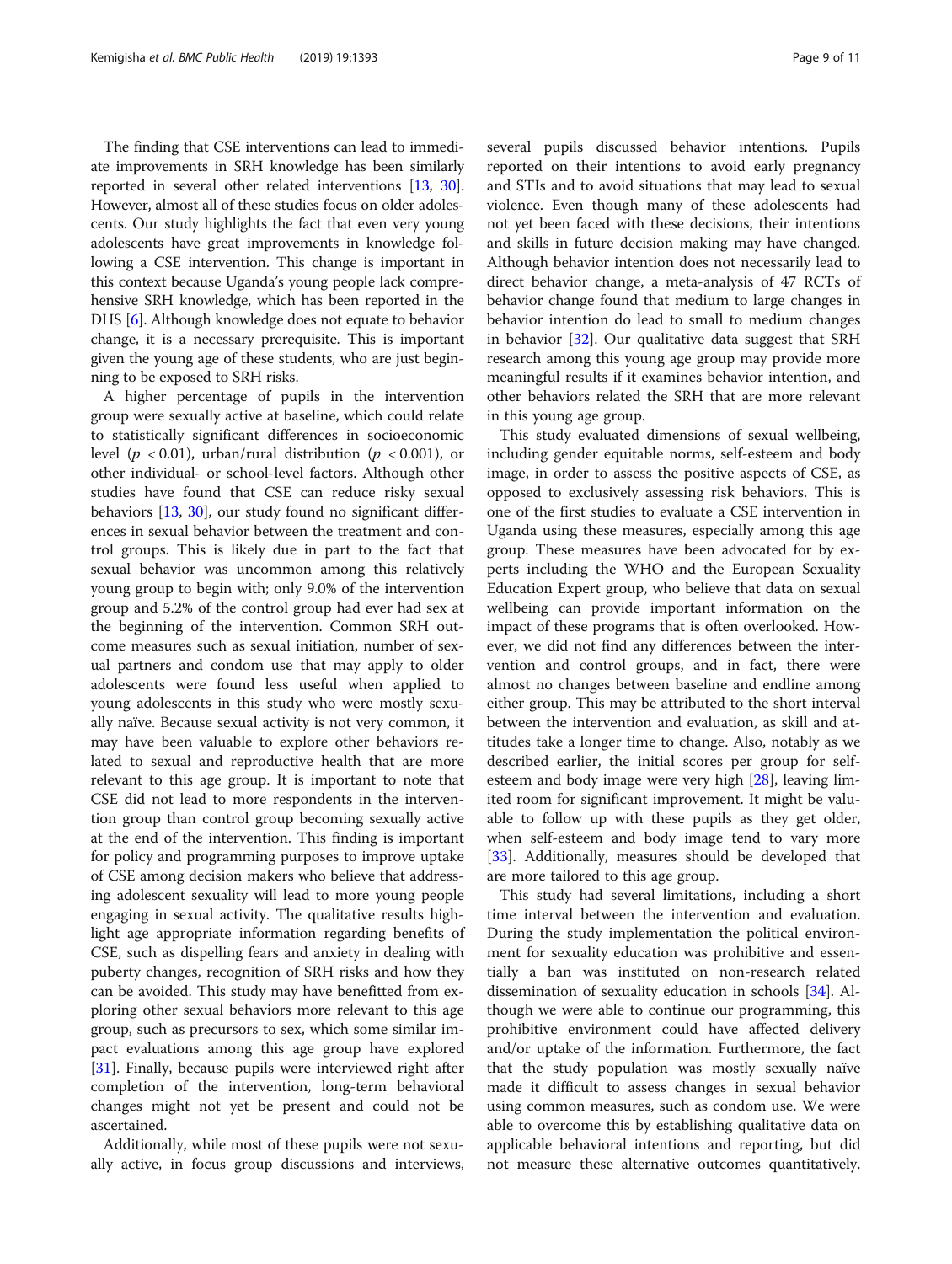<span id="page-9-0"></span>Finally, we did not collect qualitative data among the control students, and are therefore unable to compare qualitative feedback between the two groups.

# Conclusion

This study provides insights regarding the value of implementing SRH education among very young adolescents. It was found that even among these very young adolescents, this intervention led to significant improvements in knowledge. Although knowledge is not sufficient to drive behavior change, it is an important prerequisite for behavior change to occur as adolescents get older. Although we saw no quantitative differences between the intervention and control arms in sexual behavior, and very little sexual behavior overall, the qualitative data suggested changes in behavior intention that could decrease risky sexual behaviors as adolescents get older. More so, it was noted that CSE did not increase sexual activity in the intervention group, which has been a concern among some policy makers in Uganda. This study contributes to the limited body of knowledge on CSE interventions among very young adolescents in Uganda, highlighting the subtle but important advantages of starting this kind of programming at a young age.

#### Supplementary information

Supplementary information accompanies this paper at [https://doi.org/10.](https://doi.org/10.1186/s12889-019-7805-y) [1186/s12889-019-7805-y](https://doi.org/10.1186/s12889-019-7805-y).

Additional file 1. Interview guide for the study.

#### Abbreviations

CSE: Comprehensive Sexuality Education; FGD: Focus Group Discussion; IDI: In Depth Interview; RA: Research Assistant; SRH: Sexual and Reproductive Health; SSA: Sub Saharan Africa; VYA: Very Young Adolescent

#### Acknowledgements

We wish to thank all the research assistants who participated in the survey, including Ruth Kaziga, Charlotte Achen and Clara Tibeihaho. We also thank Rinah Arinaitwe and her team for the data management. We acknowledge the contribution of Damazo Kadengye and Daniel Atwine for their statistical input throughout the course of the project. Finally, we thank Cecilia Akatukwasa for her contribution towards the qualitative analysis of the project. The acknowledged persons gave full permission for their names to be published.

#### Authors' contributions

EK and KB participated in data analysis and drafting the initial manuscript. VNN, KM participated in data analysis and editing of the manuscript. OI, EL, GC, GNR, ABN and WM edited and revised the manuscript. All authors approved the final manuscript.

#### Funding

This study was funded by Flemish Interuniversity Council (VLIR UOS) under a team project, grant number ZEIN2015PR411. The funders had no role in the study design, data collection procedures or writing of the manuscript.

#### Availability of data and materials

The datasets analysed during the current study are available from the corresponding author on reasonable request.

#### Ethics approval and consent to participate

Ethical approval was received from the Mbarara University Research Ethics Committee (REF MUIRC/7) and Uganda National Council of Science and Technology (SS 4045) as well as Ghent University Hospital Ethics Board. We obtained written informed consent from the school head teachers and parents/guardians and assent from pupils prior to data collection. Authorization was obtained from the local ethics board to allow teachers to consent as legal guardians for pupils if a parent was not available at the time of the interview, and efforts were made to inform these parents of their child's participation.

#### Consent for publication

Not Applicable.

#### Competing interests

The authors declare that they have no competing interests.

#### Author details

<sup>1</sup>Mbarara University of Science and Technology, P.O. Box 1410, Mbarara, Uganda. <sup>2</sup>International Centre for Reproductive Health, Faculty of Medicine and Health Sciences, Ghent University, Ghent, Belgium. <sup>3</sup>Division of Infectious Diseases and Tropical Medicine, Medical Centre of the University of Munich (LMU), 80802 Munich, Germany. <sup>4</sup>Centre of Expertise on Gender, Diversity and Intersectionality, Vrije universiteit Brussels, Brussels, Belgium.

# Received: 16 August 2018 Accepted: 17 October 2019 Published online: 28 October 2019

#### References

- 1. UNFPA. Demographic Dividend [https://www.unfpa.org/demographic](https://www.unfpa.org/demographic-dividend)[dividend](https://www.unfpa.org/demographic-dividend) accessed 14th April 2019. Available from: [https://www.unfpa.org/](https://www.unfpa.org/demographic-dividend) [demographic-dividend](https://www.unfpa.org/demographic-dividend) Accessed 14 Apr 2019.
- 2. Patton GC, Sawyer SM, Santelli JS, Ross DA, Afifi R, Allen NB, et al. Our future: a lancet commission on adolescent health and wellbeing. Lancet. 2016;387(10036):2423–78.
- 3. WHO. Health for the world's adolescents. A second chance in the second decade. Geneva; 2014. <http://apps.who.int/adolescent/second-decade/:>. Accessed 20 Mar 2018.
- 4. UNICEF. Adolescent demographics. 2016. [https://data.unicef.org/topic/](https://data.unicef.org/topic/adolescents/demographics/) [adolescents/demographics/](https://data.unicef.org/topic/adolescents/demographics/) Accessed 4 Oct 2019.
- 5. Woog V, Kågesten A. The sexual and reproductive health needs of very young adolescents aged 10–14 in developing countries: what does the evidence show? New York: Guttmacher Institute; 2017.
- 6. Uganda Bureau Of Statistics (UBOS) and ICF. The Uganda Demographics and Health Survey 2016: Key Indicators Report. Kampala; 2017. [http://](http://dhsprogram.com/pubs/pdf/FR333/FR333.pdf) [dhsprogram.com/pubs/pdf/FR333/FR333.pdf.](http://dhsprogram.com/pubs/pdf/FR333/FR333.pdf) Accessed 15 July 2018.
- 7. Azevedo WF, Diniz MB, Fonseca ESVB, Azevedo LMR, Evangelista CB. Complications in adolescent pregnancy: systematic review of the literature. Einstein (São Paulo). 2015;13(4):618–26.
- 8. Malamitsi-Puchner A, Boutsikou T. Adolescent pregnancy and perinatal outcome. Pediatr Endocrinol Rev. 2006;3:170–1.
- 9. UPHIA(2016–2017). Uganda Population Based HIV Impact Assessment 2017 [21 June 2018]. Available from: [http://www.afro.who.int/sites/default/files/2](http://www.afro.who.int/sites/default/files/2017-08/UPHIA%20Uganda%20factsheet.pdf) [017-08/UPHIA%20Uganda%20factsheet.pdf](http://www.afro.who.int/sites/default/files/2017-08/UPHIA%20Uganda%20factsheet.pdf). Accessed 21 June 2018.
- 10. Ninsiima AB, Leye E, Michielsen K, Kemigisha E, Nyakato VN, Coene G. "Girls Have More Challenges; They Need to Be Locked Up": A Qualitative Study of Gender Norms and the Sexuality of Young Adolescents in Uganda. Int J Environ Res Public Health. 2018;15(2):193.
- 11. WHO. Adolescent pregancy: [http://www.who.int/en/news-room/fact](http://www.who.int/en/news-room/fact-sheets/detail/adolescent-pregnancy;)[sheets/detail/adolescent-pregnancy;](http://www.who.int/en/news-room/fact-sheets/detail/adolescent-pregnancy;) 2018. Available from: [http://www.](http://www.who.int/en/news-room/fact-sheets/detail/adolescent-pregnancy) [who.int/en/news-room/fact-sheets/detail/adolescent-pregnancy](http://www.who.int/en/news-room/fact-sheets/detail/adolescent-pregnancy). Cited 2018 21 June 2018.
- 12. UNESCO. International Technical Guidance on Sexuality Education; An evidence- informed approach for schools teachers and health educators. 2009. [http://unesdoc.unesco.org/images/0018/001832/183281e.pdf:.](http://unesdoc.unesco.org/images/0018/001832/183281e.pdf:)
- 13. Fonner VA, Armstrong KS, Kennedy CE, O'Reilly KR, Sweat MD. School based sex education and HIV prevention in low-and middle-income countries: a systematic review and meta-analysis. PLoS One. 2014;9(3):e89692.
- 14. Kinsman J, Nakiyingi J, Kamali A, Carpenter L, Quigley M, Pool R, et al. Evaluation of a comprehensive school-based AIDS education programme in rural Masaka, Uganda. Health Educ Res. 2001;16(1):85–100.